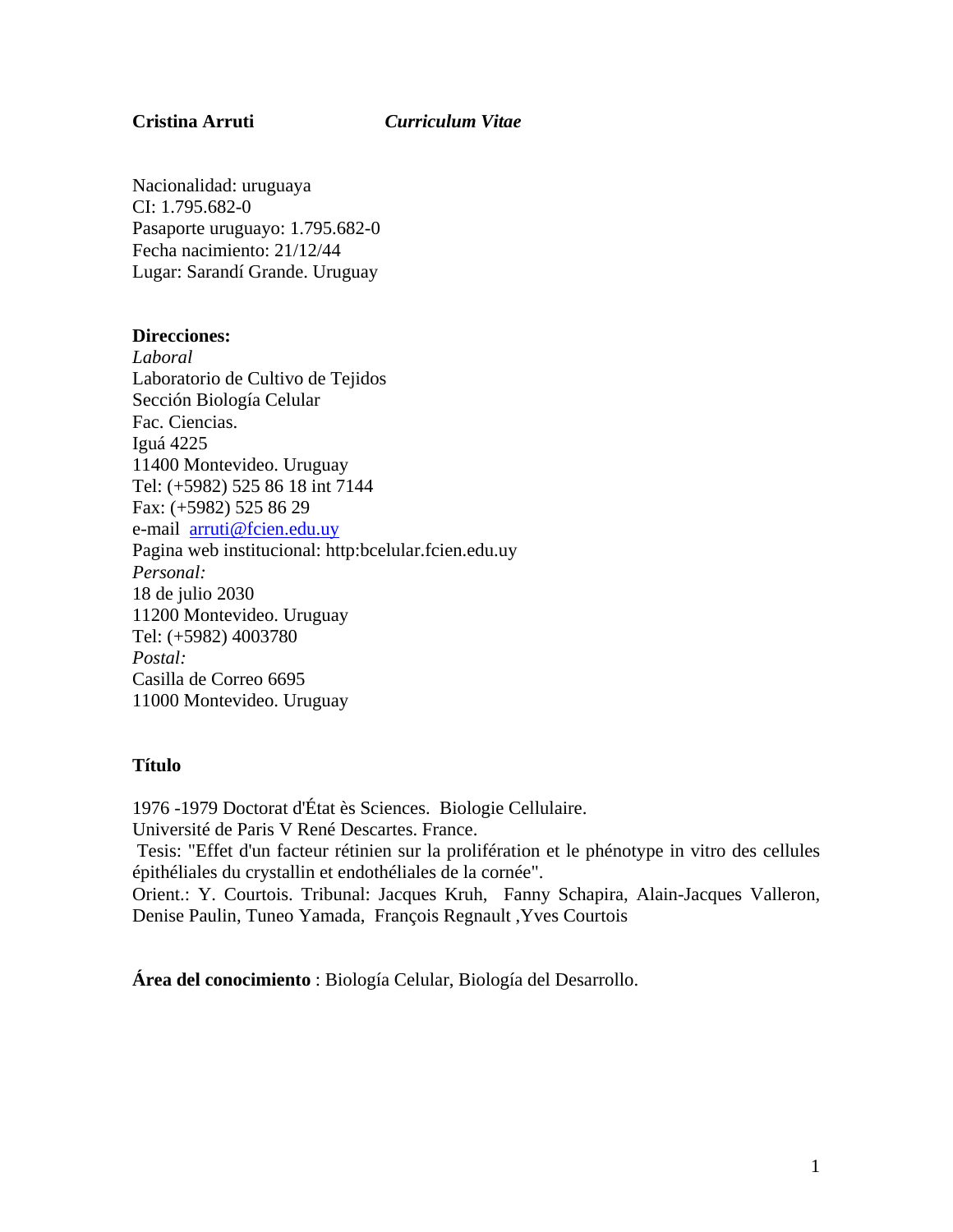## **Experiencia laboral:**

1964-1975 Profesor de Historia Natural y Biología en la Enseñanza Secundaria. (Obtenido por Concurso de Méritos y Oposición)

1970-73 Asistente de Citología y Anatomía Microscópica. Facultad de Humanidades y Ciencias. Universidad de la República. Montevideo. Uruguay

1973-75 Profesor de Citología en el Instituto de Profesores "Artigas" Montevideo. Uruguay 1970-73 y luego en 1980-85 Diversos contratos y cargos como docente en Facultad de Medicina, Univ. de la República. Montevideo. Uruguay

1979 Investigador extranjero INSERM Paris U 118 Dir. Y. Courtois.

1986-al presente Profesor Titular de Biología Celular. Primero en Facultad de Humanidades y Ciencias y, desde su creación en 1990 en Facultad de Ciencias. Univ. de la República. Montevideo Uruguay

1987 al presente. Investigador honorario (Gdo.5) de PEDECIBA

Diversos contratos del INSERM y del Ministère de la Recherche et de la Technologie, France, como investigador; investigador visitante en Oftalmología, Johns Hopkins University, Baltimore, USA, Profesor invitado de la Universidad de Barcelona, de la Universidad de Córdoba, de la Universidad de La Plata, de la UNAM (Facultad de Medicina y Facultad de Ciencias), de la Universidad de Würzburg, de la Columbia University (New York), etc.

# **Áreas de actuación**

Temas de trabajo: Procesos y mecanismos celulares involucrados en el desarrollo ocular Gran área: Biología Área: Biología celular Subárea: Biología Celular del Desarrollo Especialidad: Biología Celular del desarrollo ocular

# **Idiomas**

Hablados: Español, Francés, Inglés Leídos: Español, Francés, Inglés, Italiano, Portugués Comprendidos: Español, Francés, Inglés, Italiano, Portugués Escritos: Español, Francés, Inglés

# **Becas y Premios**

1967-70 Beca de la Universidad de la República Laboratorio de Cultivo de Tejidos. Facultad de Medicina. Dir. H.Goyena 1969-70 Beca de la Embajada de Francia para realizar estudios en Embriología . \* Institut d'Embryiologie Expérimentalle du Collège de France. Dir. Et. Wolff \* Laboratoire d'Embryologie. Université de Paris. Dir. Louis Gallien 1975-76 Beca de la Embajada de Francia para realizar estudios en Biología del Desarrollo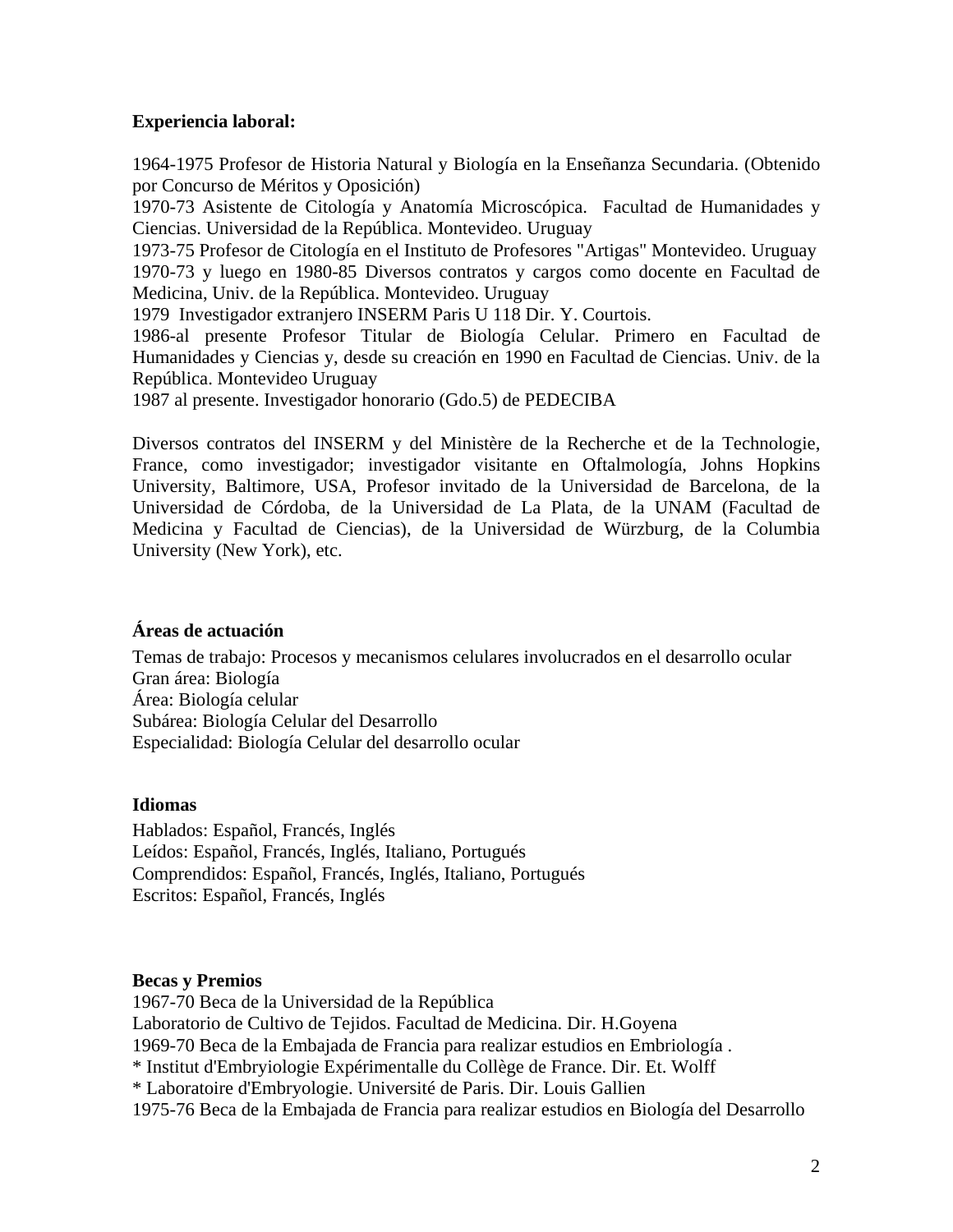\* Lab. d'Embryologie. Prof. L. Gallien Université de Paris VI 1976-77 Fondation Claude Bernard de la Ville de Paris

# **Producción bibliográfica**

## **Artículos**

Arruti,C., Mizraji E. Hidden potentialities Int. J. General Systems 2006; 35: 461–469

Zolessi FR, Arruti C. MARCKS in advanced stages of neural retina histogenesis. Dev Neurosci. 2004;26(5-6):371-9.

Zolessi FR, Duran R, Engstrom U, Cervenansky C, Hellman U, Arruti C. Identification of the chicken MARCKS phosphorylation site specific for differentiating neurons as Ser 25 using a monoclonal antibody and mass spectrometry. J Proteome Res. 2004;3(1):84-90.

De Maria A, Arruti C. DNase I and fragmented chromatin during nuclear degradation in adult bovine lens fibers. Mol Vis. 2004;10:74-82.

 De Maria A, Arruti C. Bovine DNase I: gene organization, mRNA expression, and changes in the topological distribution of the protein during apoptosis in lens epithelial cells. Biochem Biophys Res Commun. 2003;312(3):634-41.

 Zolessi FR, Arruti C. Sustained phosphorylation of MARCKS in differentiating neurogenic regions during chick embryo development. Brain Res Dev Brain Res. 2001;130(2):257-67.

 Zolessi FR, Arruti C. Apical accumulation of MARCKS in neural plate cells during neurulation in the chick embryo. BMC Dev Biol. 2001;1:7. Epub 2001 Apr 24.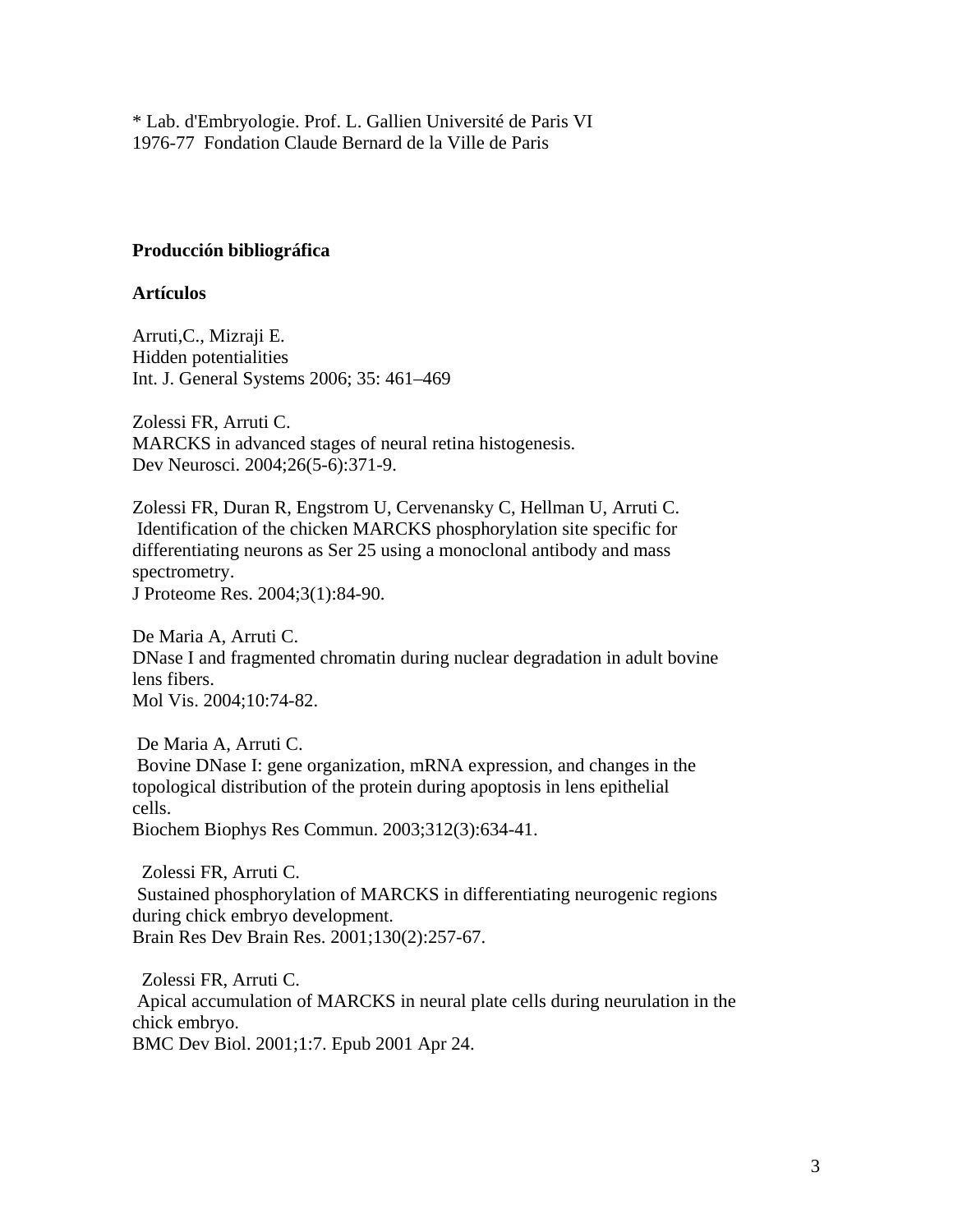Blasina MF, Faria AC, Gardino PF, Hokoc JN, Almeida OM, de Mello FG, Arruti C, Dajas F. Evidence for a noncholinergic function of acetylcholinesterase during development of chicken retina as shown by fasciculin. Cell Tissue Res. 2000;299(2):173-84.

 Counis MF, Chaudun E, Arruti C, Oliver L, Sanwal M, Courtois Y, Torriglia A. Analysis of nuclear degradation during lens cell differentiation. Cell Death Differ. 1998 Apr;5(4):251-61.

Zolessi FR, Hellman U, Baz A, Arruti C.

 Characterization of MARCKS (Myristoylated alanine-rich C kinase substrate) identified by a monoclonal antibody generated against chick embryo neural retina.

Biochem Biophys Res Commun. 1999;257(2):480-7.

 De Maria A, Arruti C. Alpha-Crystallin polypeptides in developing chicken lens cells. Exp Eye Res. 1995;61(2):181-7.

Arruti C, Chaudun E, De Maria A, Courtois Y, Counis MF. Characterisation of eye-lens DNases: long term persistence of activity in post apoptotic lens fibre cells. Cell Death Differ. 1995;2(1):47-56.

 Chaudun E, Arruti C, Courtois Y, Ferrag F, Jeanny JC, Patel BN, Skidmore C, Torriglia A, Counis MF. DNA strand breakage during physiological apoptosis of the embryonic chick lens: free 3' OH end single strand breaks do not accumulate even in the presence of a cation-independent deoxyribonuclease. J Cell Physiol. 1994;158(2):354-64.

 Arruti C, Chifflet S. An improved method combining two electrophoretic procedures: application to the separation of lens alpha-crystallin isoforms. Electrophoresis. 1991;12(7-8):588-91.

 Cirillo A, Arruti C, Courtois Y, Jeanny JC. Localization of basic fibroblast growth factor binding sites in the chick embryonic neural retina. Differentiation. 1990;45(3):161-7.

 Mascarelli F, Courtois Y, Arruti C. The effect of eye-derived-growth-factor (EDGFs) on methionine incorporation in the different cell populations of bovine adult lens in organ culture. Exp Eye Res. 1989;48(2):177-86.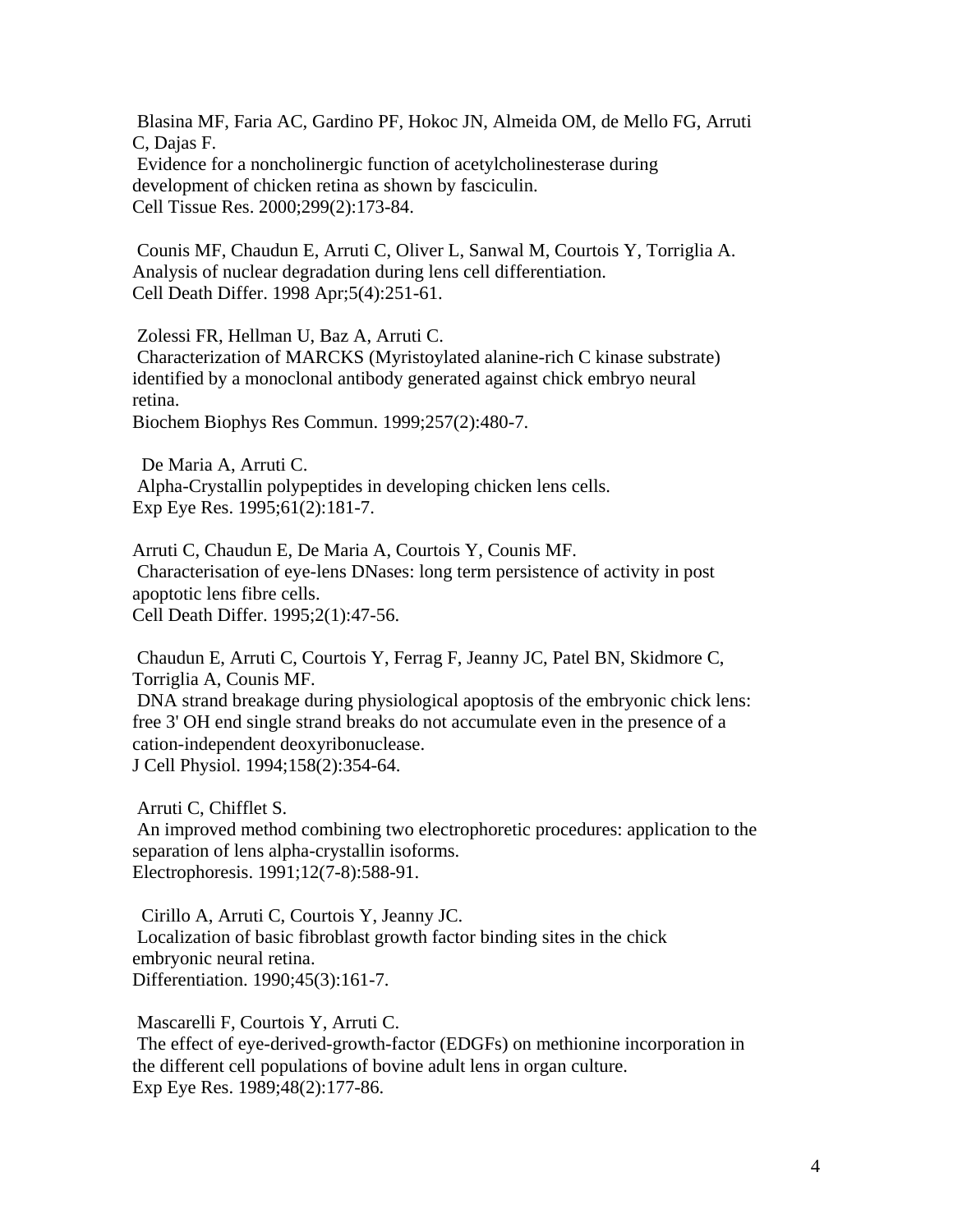Arruti C, Cirillo A, Courtois Y. An eye-derived growth factor regulates epithelial cell proliferation in the cultured lens. Differentiation. 1985;28(3):286-90.

Arruti C, Courtois Y.

 Monolayer organization by serially cultured bovine corneal endothelial cells: effects of a retina-derived growth-promoting activity. Exp Eye Res. 1982;34(5):735-47.

Courtois Y, Arruti C, Barritault D, Courty J, Tassin J, Olivie M, Plouet J, Laurent M, Perry M. The role of a growth factor derived from the retina (EDGF) in controlling the differentiated stages of several ocular and non-ocular tissues. Adv Exp Med Biol. 1982;158:289-306.

 Courtois Y, Arruti C, Barritault D, Tassin J, Olivie M, Hughes RC. Modulation of the shape of epithelial lens cells in vitro directed by a retinal extract factor. A model of interconversions and the role of actin filaments and fibronectin.

Differentiation. 1981;18(1):11-27.

Barritault D, Arruti C, Courtois Y.

 Is there a ubiquitous growth factor in the eye? Proliferation induced in different cell types by eye-derived growth factors. Differentiation. 1981;18(1):29-42.

 Courtois Y, Barritault D, Arruti C, Tassin J. [Growth factors and cell cultures: a new approach for research in ophthalmology] C R Seances Soc Biol Fil. 1980;174(4):676-85. French.

 Arruti C, Courtois Y. Morphological changes and growth stimulation of bovine epithelial lens cells by a retinal extract in vitro. Exp Cell Res. 1978 117(2):283-92.

Arruti C, Mizraji E. Nota sobre la dinámica de la diferenciación celular. Sintaxis, 1977; 3 : 75-78.

Calcagno M, Goyena H, Arrambide E, Arruti de Urse C. Action of cortisone and cortisol upon biosynthesis of chondroitin sulfate in femur in vitro cultures of chick embryo. Exp Cell Res. 1970; 63(1):131-7.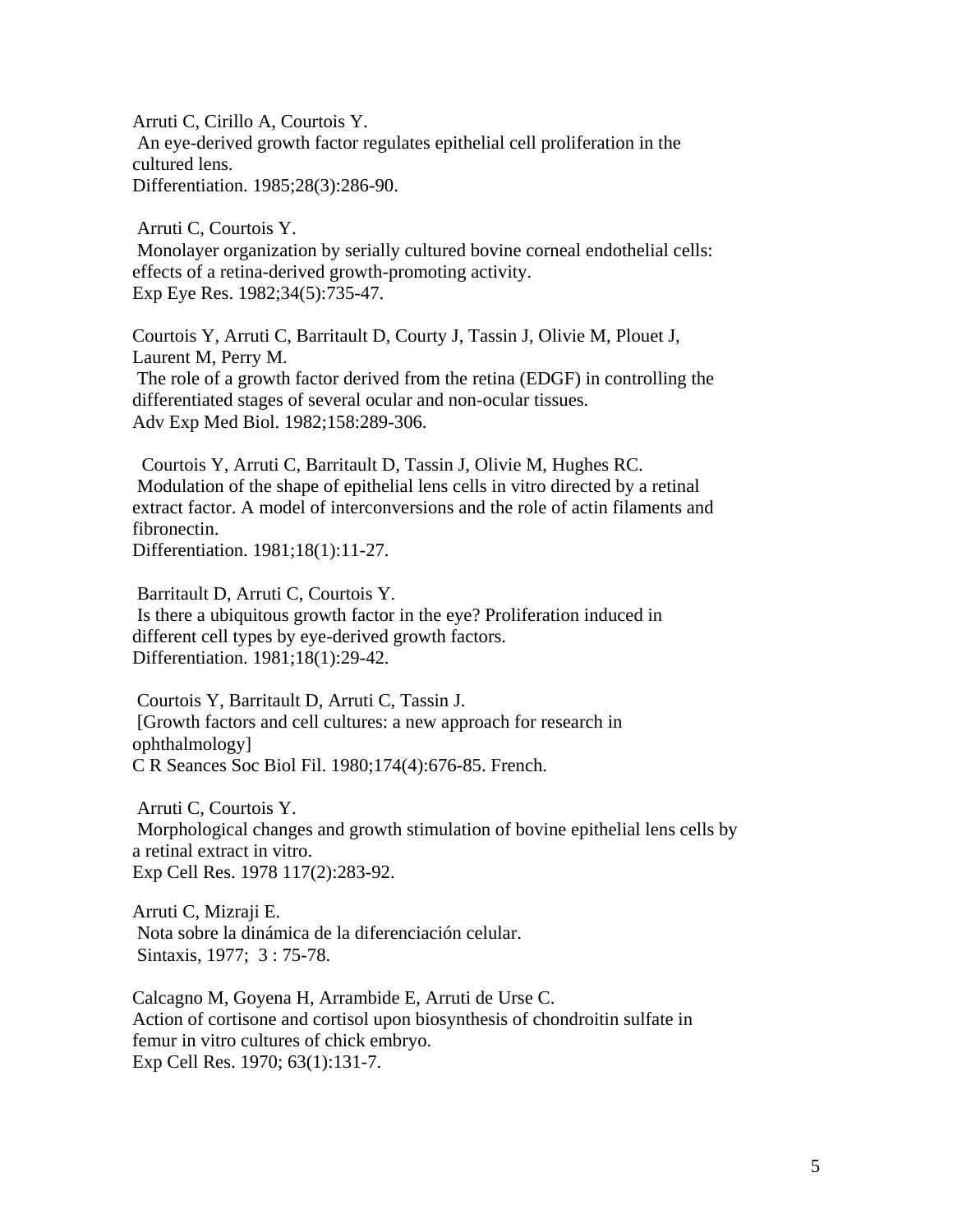#### **Artículo de divulgación**

Courtois Y, Arruti C La réussite des greffes de cornée La Recherche 1979; 10 (104): 1014-15

## **Capítulos de libros**

Thompson,P., Arruti,C., Maurice,D., Plouet,J., Barritault, D., Courtois, Y. Angiogenic activity of a Cell Growth-Regulating Factor Derived from the Retina En Clayton RM., Haywood,J., Reading, HW., Wright,A. (Eds) *Problems of Normal and Genetically Abnormal Retinas* (1982) Academic Press. London pp 63-78

Mascarelli, F., Arruti,C., Counis, MF., Chaudun E., Courtois, Y. In vitro stimulation of protein synthesis in adult bovine lens and in embryonic chick lens by eye derived growth factor (EDGF

En Courtois Y., Faucheux, B., Forette, B., Knook,DL., Tréton JA (eds) *Modern Trends in Aging Research* (1986) Les Editions INSERM. John Libbey Eurotext. London-Paris pp 293-301

Mascarelli, F., Arruti,C., Counis,MF., Raulais,D., Courtois, Y FGFs et biologie oculaire En Christen, Y., Doly,M., Droy-Lefaix MT (Eds) *Biologie fondamentale et clinique de la rétine* (1989) Srpinger-Verlag. Paris pp47-64

Arruti, C Growth Factors in the Eye En Faruqui, AM., Hassan MHA., Sandri,G (Eds) *The Role of Women in the Development of Science and Technology in the Third World* (1991) World Scientific, Singapore pp 950-1

Courtois, Y., Arruti, C., Blanquet, P., Jeanny, J-C., Mascarelli, F., Tréton, J. Molecular and cellular mechanisms of lens growth control during development and aging En Obercht, C., Stark, L (eds) *Presbyopia Research. From Molecular Biology to Visual Adaptation* (1991) Plenum Press. New York. pp 13-20

## Arruti,C

An intricate organogenesis: the case of the Vertebrate eye En: E. Mizraji, L. Acerenza, F. Alvarez and A. Pomi (eds) *Biological Complexity* (1998) Dirac, Montevideo

De María, A., Arruti, C Different cell uses of an enzyme: Dnase I En: E. Mizraji, L. Acerenza, F. Alvarez and A. Pomi (eds) *Biological Complexity* (1998) Dirac, Montevideo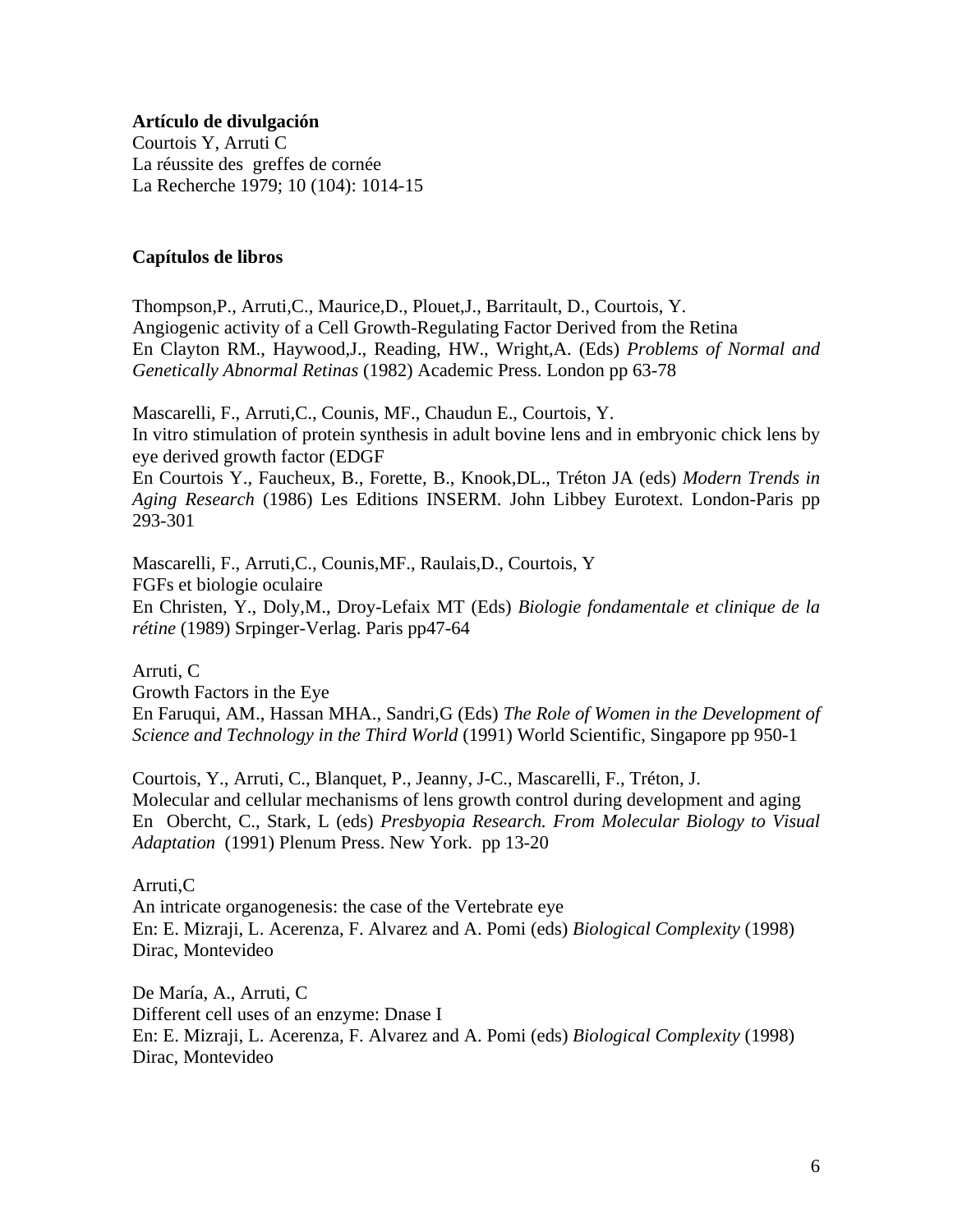Arruti, C., Zolessi, FR

Neurogénesis en la retina: variantes fosforilados de MARCKS.

Carri, N.G, Goya, R.G. Rovasio, R.A (Eds) *Neurogénesis. Aspectos Celulares y Moleculares del Desarrollo Neural Embrionario,* pp 35-64, (2001) Neuronet. Buenos Aires.

Arruti, C., Zolessi, F.R

Protocolo de laboratorio: Generación de anticuerpos monoclonales contra tejidos embrionarios: método de fusión-clonado

En: Carri, N.G, Goya, R.G. Rovasio, R.A (eds) *Neurogénesis. Aspectos Celulares y Moleculares del Desarrollo Neural Embrionario,* pp 345-349, (2001) Neuronet. Buenos Aires.

Arruti, C., Zolessi, F.R

Protocolo de laboratorio: Separación de polipéptidos por SDS-D-1D (Método de Arruti-Chifflet)

En: Carri, N.G, Goya, R.G. Rovasio, R.A (eds) *Neurogénesis. Aspectos Celulares y Moleculares del Desarrollo Neural Embrionario,* pp 337-343, (2001) Neuronet. Buenos Aires

## **Prólogo**

Prólogo de la 4a. Edición de la obra "Histología y Embriología del Ser Humano. Bases celulares y moleculares", de Aldo Eynard, Mirta Valentich y Roberto Rovasio. Editorial Panamericana, Buenos Aires, 2008.

#### **Producciones técnicas**

-Desarrollo de un procedimiento electroforético analítico y preparativo (publicado en referencia bibliográfica ya citada: Arruti C, Chifflet S. An improved method combining two electrophoretic procedures: application to the separation of lens alpha-crystallin isoforms.Electrophoresis.1991;12(7-8):588-91. El protocolo también está publicado en español (ref. en la sección de Capítulos de libro).

- Desarrollo de una miniaturación de procedimiento analítico para detección de nucleasas que generan cortes de cadena simple y doble en el DNA (publicado en (ref. ya citada) Arruti C, Chaudun E, De Maria A, Courtois Y, Counis MF. Characterisation of eye-lens DNases: long term persistence of activity in post apoptotic lens fibre cells.Cell Death Differ. 1995;2(1):47-56.)

-Desarrollo de procedimientos de cultivo de muy larga duración de células endoteliales de la córnea (Publicado en ref. citada: Arruti C, Courtois Y. Monolayer organization by serially cultured bovine corneal endothelial cells:effects of a retina-derived growthpromoting activity.Exp Eye Res. 1982;34(5):735-47.).

- Desarrollo de procedimientos simples de cultivo organotípico de cristalinos, publicado en (ref. ya citada) Arruti C, Cirillo A, Courtois Y. An eye-derived growth factor regulates epithelial cell proliferation in the cultured lens. Differentiation. 1985;28(3):286-90.

-Análisis, desarrollo, implementación y entrenamiento de personal para la preparación de medio de conservación de córneas para transplantes. Hecho para el Banco Nacional de Organos y Tejidos (1978-80).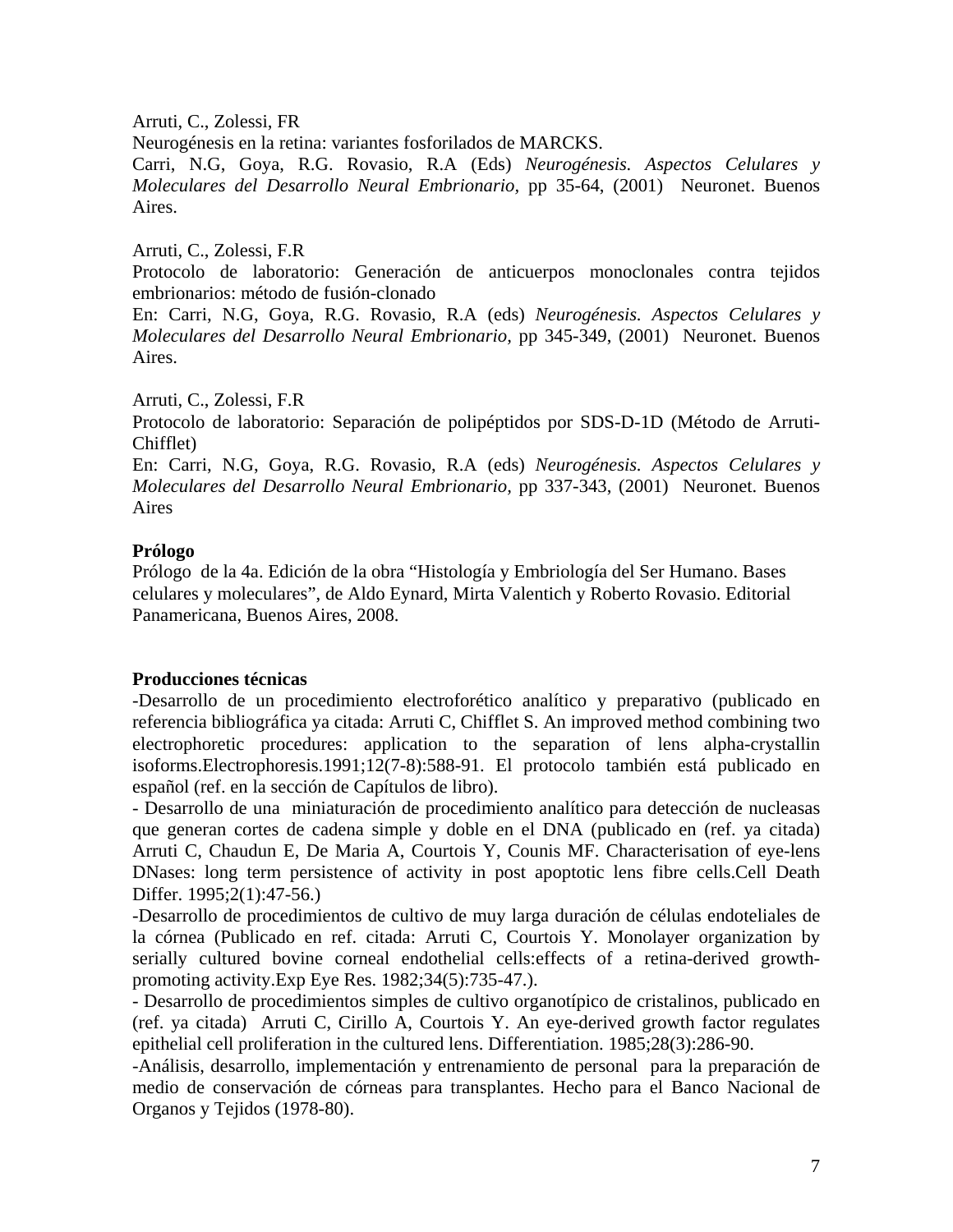## *Creación de Laboratorios*

- 1969: colaboración con mi maestro Horacio Goyena en la actualización del Laboratorio de Cultivo de Tejidos del Depto. de Histología y Embriología de la Facultad de Medicina.
- 1971: armado de un Laboratorio de Cultivo de Tejidos en la Facultad de Humanidades y Ciencias (Laboratorio que fue destruido durante la intervención de la Universidad)
- 1978: reconstrucción total del Laboratorio de Cultivo de Tejidos de la Fac. de Medicina (había sido desmantelado). A lo largo de 20 años pudimos re-equiparlo y modernizarlo gracias a donaciones y adquisiciones hechas con fondos de diversos proyectos. Se incrementó sensiblemente la diversidad de técnicas y métodos operativos en dicho laboratorio. Pudimos introducir en Uruguay muchas técnicas que no se hacían en nuestro país (desde diversos procedimientos de cultivo celulares a múltiples procedimientos electroforéticos, otros inmunológicos, a generación y análisis de imágenes microscópicas de epifluorescencia, a técnicas de northern-blot, western-blot, etc). Estos procedimientos (y otros), además de ser utilizados en nuestros trabajos de investigación fueron enseñados en numerosos cursos de postgrado así como en pasantías que estudiantes uruguayos y extranjeros han realizado en el Laboratorio).
- 1999: traslado del Laboratorio al local de la Facultad de Ciencias. Con los tesistas de Doctorado de entonces, Flavio Zolessi y Alicia De María reinstalamos, adaptamos e hicimos operativo el Laboratorio en este nuevo local.

## **Propiedad intelectual**

Patentes

"Procédé pour stimuler la croissance des cellules d'épiderme humain et produits faisant application dudit procédé." Invention: Isabelle Guedon, Denis Barritault, Yves Courtois, Cristina Arruti et Michel Prunieras

79 18282 (13 de Julio de 1979)

En nombre del Institut National de la Santé et de la Recherche Médicale (INSERM).

Esta patente estuvo vigente en Europa y USA durante muchos años y fue suspendida por acuerdo de todos los inventores y el INSERM.

## **Tutorías de Tesis de Doctorado**

Silvia Chifflet.

"Localización y actividad de la Na-K-ATPasa en las células del endotelio de cornea en cultivo. Efectos del FGF".

Tesis defendida en diciembre de 1995.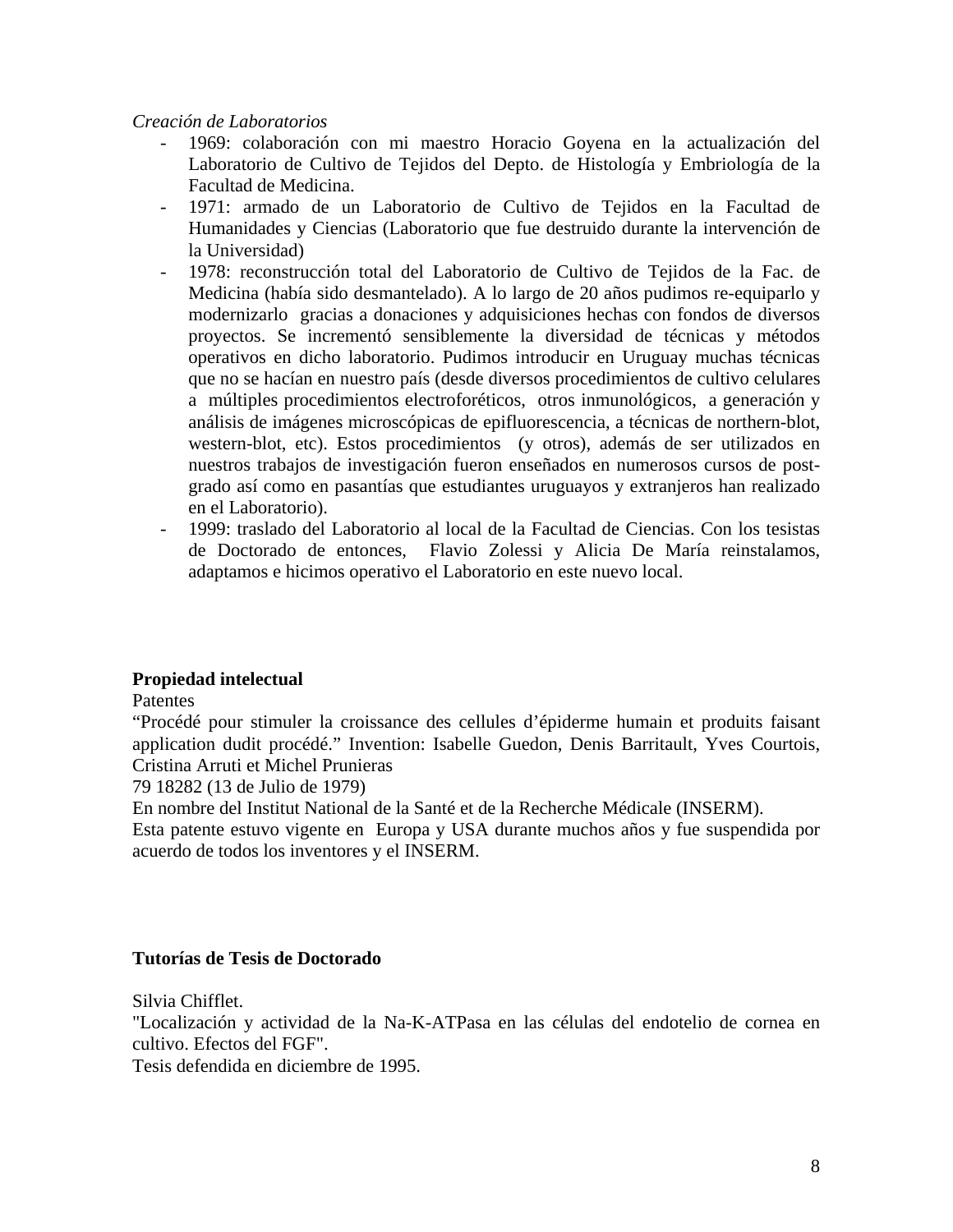Angela Cirillo. "Búsqueda de la participación de FGF-2 en algunos procesos celulares característicos del desarrollo de la retina neural". Tesis defendida en noviembre de 1996.

Alicia De María. "DNasa I en el cristalino bovino" Tesis defendida en 2002

Flavio Zolessi "Transducción intracelular de señales durante el desarrollo del sistema nervioso: rol de la proteína MARCKS" Tesis defendida en 2003

## **Co-tutorías de Tesis de Doctorado**

Nibia Berois

"Interacciones gaméticas en la corvina blanca, Micropogonias furnieri. Características celulares, ultraestructurales y funcionales de los gametos" Odt. Dr. Claudio Barros. Tesis defendida en 1998

## **Tutorías de Tesis de Maestría**

Alicia De María.

"Expresión diferencial de isoformas de α-cristalina durante el desarrollo embrionario y etapas postnatales del cristalino del pollo". Tesis defendida en diciembre de 1992.

Irene Noguera.

"Efectos de factores de crecimiento fibroblástico sobre las subunidades de α-cristalina expresadas en cuerpos lentoides derivados de células de retina neural". Tesis defendida en diciembre de 1992.

Flavio Zolessi.

"Marcadores moleculares en la histogénesis de la retina: una aproximación utilizando anticuerpos monoclonales". Tesis defendida en 1998

Virginia Pellegrino. "Muerte celular en etapas avanzadas de la histogénesis del lóbulo óptico, en embrión de pollo y de codorniz" Tesis defendida en 1999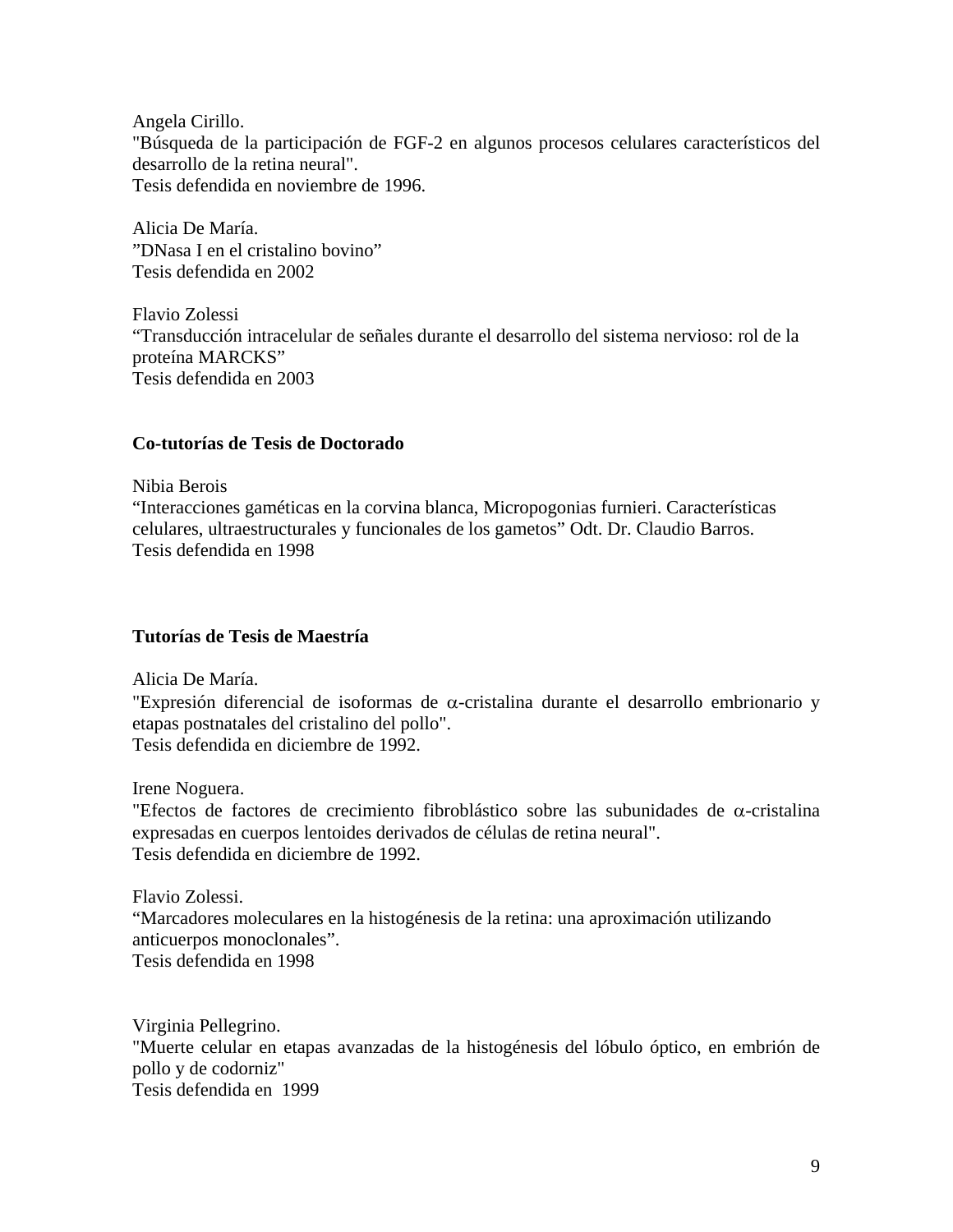Miguel Arocena

"Influencia de la forma celular y el sistema de filamentos intermedios en la apoptosis inducida por estaurosporina en células de epitelio de cristalino bovino en cultivo" Tesis defendida en 2005.

Andrea Toledo

Tesis de Maestria

Titulo del Proyecto: "Asociación de S25p-MARCKS con microdominios de membrana e interacción con el citoesqueleto de actina en neuroblastos y neuronas del embrión de pollo". Tesis defendida en 2007.

# **DATOS COMPLEMENTARIOS:**

## **Formación complementaria**

1969-70 Curso de Biología del Desarrollo de Et. Wolff . Collège de France. Paris. 1973 Cursos de Lógica y Epistemología en la Universidad de la República. Facultad de Humanidades y Ciencias 1973-74 Curso de Fundamento de las Matemáticas. Instituto de Profesores "Artigas".Mont. Uruguay

1975-76 Cursos sobre Teoría de Autómatas. Univ. Paris V.

#### **Jurados**

## **Participación en comités de evaluación**

1987. Integración de la primera Comisión Pedeciba que evaluó las aspiraciones de investigadores del segundo nivel.

En muchas oportunidades: comités de evaluación de proyectos de investigación del CONICYT uruguayo, de proyectos para el mejoramiento de la enseñanza universitaria (Universidad de la República, CSE). Integración del Jurado que evaluó la mejor Tesis de Maestría del MERCOSUR ampliado.

## **Tribunales de post-grado**

Desde el comienzo de actividades del Pedeciba he sido Presidente o integrante de múltiples Jurados de Tesis de Doctorado y de Maestría, así como de Comisiones de Admisión de Proyectos de Tesis Doctorales.

Integración de Jurados de Tesis en Universidades de Argentina y Francia.

#### **Participación en eventos / congresos**

Desde 1970 he participado continuamente en Congresos Nacionales, Regionales e Internacionales haciendo comunicaciones. He realizado comunicaciones libres,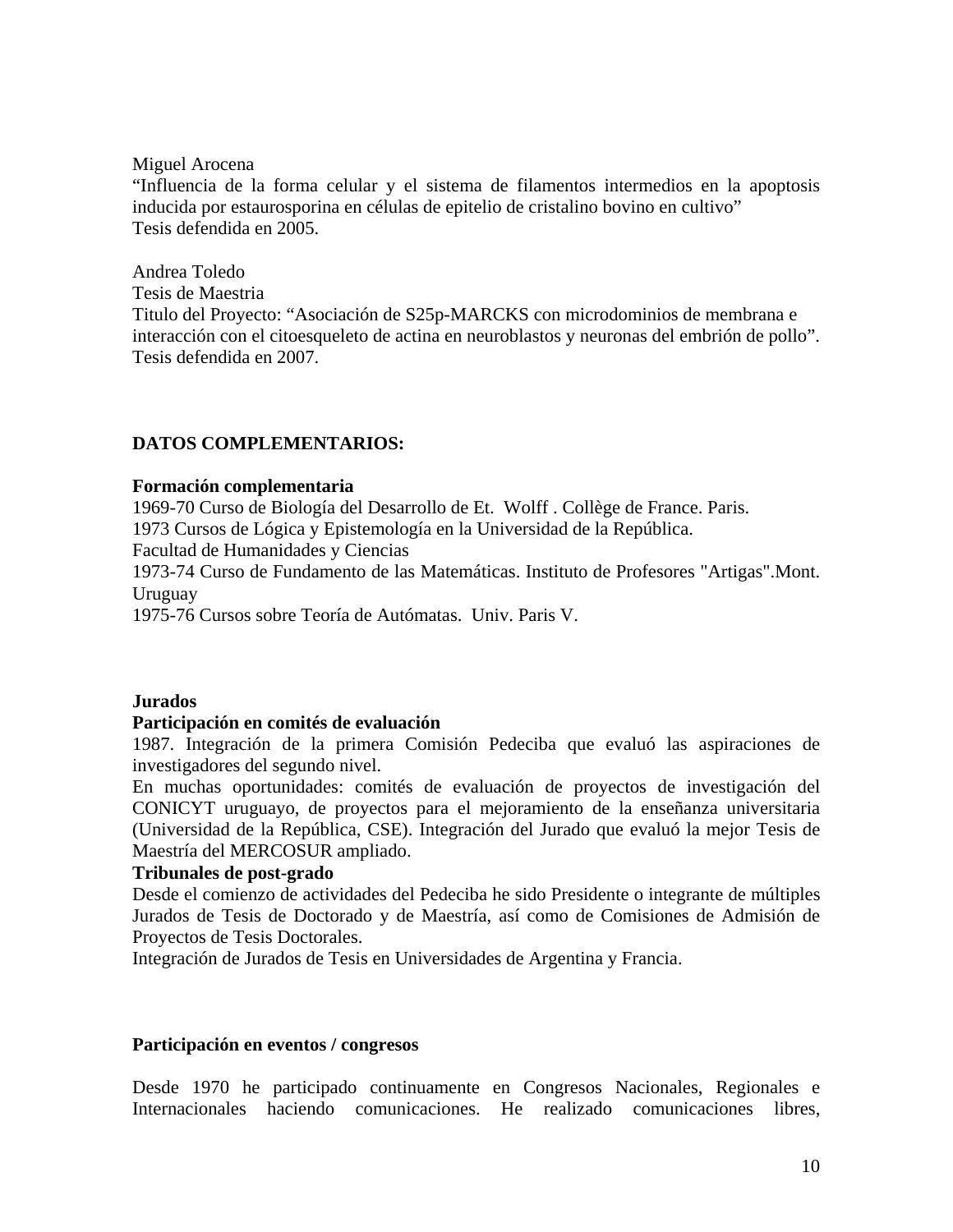conferencias invitadas, organizado simposios, etc. Son muchas decenas de referencias, las omito por motivos de espacio.

 Tal vez sea más interesante destacar actividades de organización de eventos internacionales recientes como la participación en el Comité Organizador y en el Comité Científico Internacional del XII Internacional Congress of Eye Research ,Buenos Aires, Oct 2006; en el Comité organizador de las Jornadas "Ciencia Tecnología y Sociedad" (CTSIII) organizadas por Supcyt, Sociedad Brasilera para el Progreso de la Ciencia, Sociedad Argentina para el Progreso de la Ciencia, Sociedad "Ciencia Hoy" (Argentina), realizadas en Montevideo en junio 2007; actualmente integración del Comité Internacional que está organizando CTSIV, a realizarse en Porto Alegre en noviembre 2008. Participación en las actividades para la integración de la Asociación Argentina de Investigación en Vision y Oftalmología (AIVO) con la Association for Research in Vision and Ophtalmology (ARVO, USA) o la integración fundacional del Comité de la Latin American Society of Developmental Biology.

## **Otras posiciones:**

1984 El Laboratorio de Cultivo de Tejidos fue evaluado por un comité de expertos internacionales y declarado apto para realizar actividades de postgrado. Integra así el núcleo fundador de laboratorios del Pedeciba.

1987 -Integración del primer Consejo Científico del Área Biología del PEDECIBA. Posteriormente varios Consejos.

-Corresponsal uruguaya de la Red Latinoamericana de Biología (Relab)

1987-2001 y 2004 al presente. Integración de la Comisión de Doctorados en Biología del PEDECIBA.

1986-89 Integración de la Comisión que estructuró el Proyecto de Facultad de Ciencias

1995-presente. Integrante del Comité editor de EUDECI (Ediciones Universitarias de Ciencias). Facultad de Ciencias

2001-2003 Integración de la Comisión Universitaria Central para Educación terciaria Privada

2002-2006 Integración del Claustro de la Facultad de Ciencias

2005. Jefe del Departamento de Biología Celular y Molecular de la Facultad de Ciencias. 2005-2008. Integrante de la Delegación universitaria al Conicyt

Miembro del Consejo Editorial de "Molecular Vision"(USA), "The Open Journal of Ophthalmology" (UK) y de "Actas de Fisiología"(Uruguay).

Revisor en las revistas IOVS (Investigative Ophthalmology and Visual Science) (USA), "Cellular Proliferation" (UK), "Developmental Neuroscience" (USA), "Molecular Vision" (USA), "The Open Journal of Ophthalmology" (UK).

Revisor de proyectos de Investigación de la Nacional Science Foundation (USA), FCAR (Fonds pour la Formation de Chercheurs et l'Aide à la Recherche) (Canada)), Foncyt